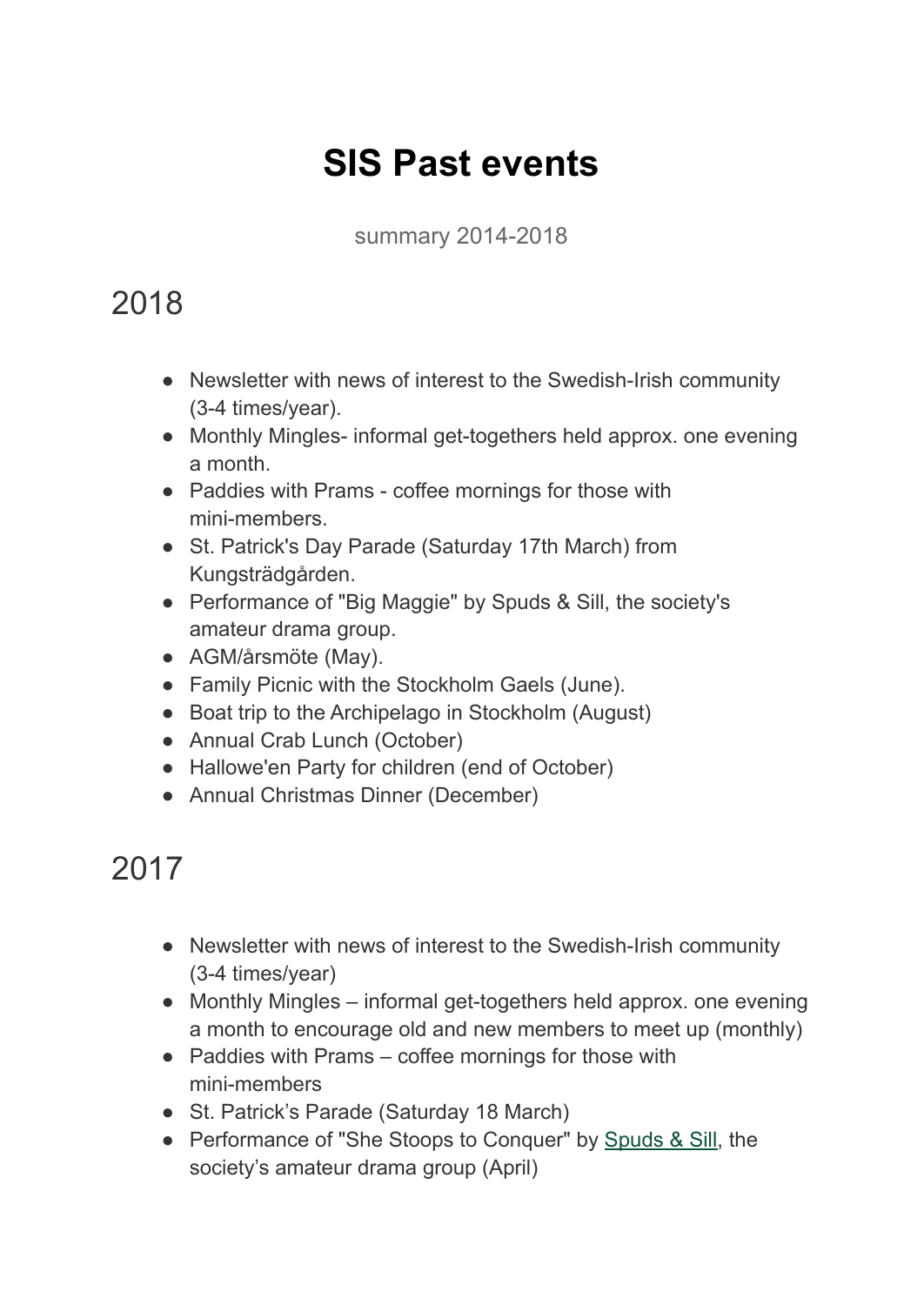- AGM/årsmöte (May)
- Family Picnic, in conjunction with Stockholm Gaels (summer)
- Annual Crab Lunch (October)
- Hallowe'en Party for children (early November)
- Annual Christmas Party (December)

### 2016

- Children's Christmas Party/Julgransplundring (16 January)
- Newsletter with news of interest to the Swedish-Irish community (ca 4 times/year)
- Competitions for tickets to see Tommy Tiernan perform live in Stockholm (February); Dorian Greys porträtt (October)
- Monthly Mingles informal get-togethers held approx. one evening a month to encourage old and new members to meet up (monthly)
- Paddies with Prams coffee mornings for those with mini-members
- St. Patrick's Day Parade (19 March)
- Staging of "100" by [Spuds & Sill](http://www.spudsandsill.com/), the society's amateur drama group (23-24 April)
- AGM/årsmöte (May)
- Irish whiskey tasting evening (date to be announced)
- Family Fun Day in collaboration with the Stockholm [Gaels GAA](http://stockholmgaels.com/) [club](http://stockholmgaels.com/) (6 June)
- Annual [Crab Lunch](https://www.swedishirish.com/event/2016-crab-lunch/) (16 October)
- Hallowe'en Party for children (29 October)
- Hallowe'en [film screening](https://www.swedishirish.com/event/halloween-film-screening/) (31 October)
- Annual Christmas Party (10 December)

## 2015

- Kids Christmas Party/Julgransplundring (11 Jan)
- Newsletter with news of interest to the Swedish-Irish community
- Monthly Mingles informal get-togethers held approx. one evening a month to encourage old and new members to meet up